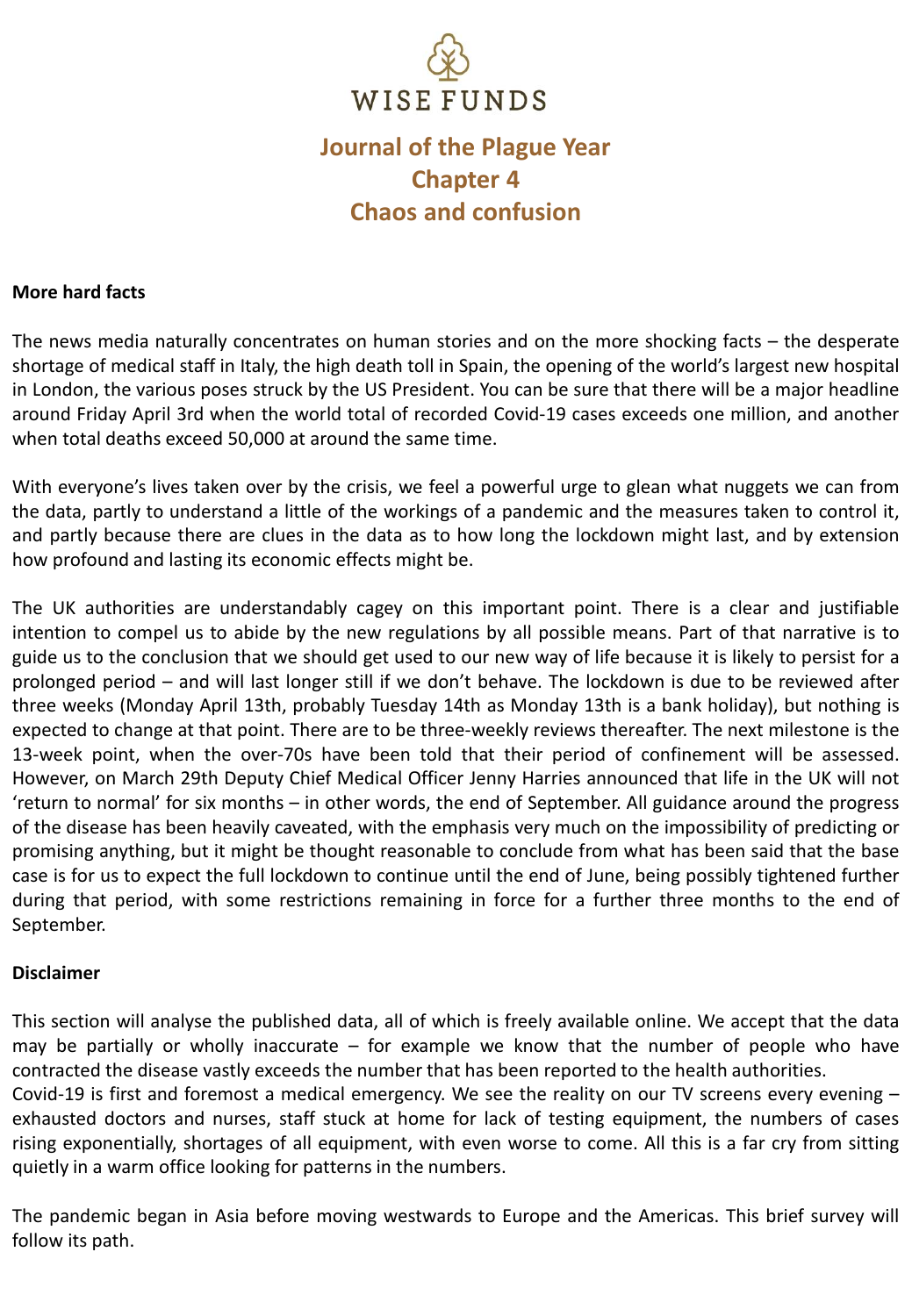## **The course of an epidemic**

As Camus shows in The Plague, and as we have seen, a pandemic begins with a single case. Then there's a second one, and then the numbers begin to multiply. Then there is the first death. The outbreak then enters its exponential stage, during which both cases and deaths multiply rapidly, with each day's totals 30-50% higher than those of the day before. At some point a peak is reached. This inflection point appears first in the rate of growth of daily new cases, and then in the actual number of new cases. Then, as the number of recoveries and deaths begin to exceed new cases, the number of active cases (the total cases being treated at any given time) begins to decline. The number of daily deaths is usually the last of these data points to reach its peak. As the numbers unfold, despair gives way to hope, hope to relief, and relief to euphoria.

## **China**

Activity in China isn't yet back to normal but is getting there. Cafes and restaurants are open. Factory production is close to full capacity. The students haven't physically returned to university yet but are expected to do so in the next two or three weeks. You can even travel to Wuhan, though you won't be able to get back out again until April 8th.

The great worry for China is that the unwelcome companion of its return to normal levels of activity will be a second wave of corona virus infections. So far, this has not proved to be the case. In the week to March 30th, the latest date for which figures are available, average daily new cases reported in China were 51, with 48 on March 30th, and the average number of daily deaths in the same period was four, with one recorded on March 30th. In a population of 1.4 billion, these figures are extremely low, and there is no sign as yet of a surge in new cases.

China went into lockdown on January 23rd. Excluding the spike on February 12th when the basis of calculation was changed, the peak of new cases was probably February 7th. Ignoring February 23rd, which looks like a 'rogue' number, daily deaths probably peaked at 143 on February 14th, and active cases at 58,000 on February 17th. This gives rise to a simple formula for China

Peak New Cases (PNC) = L +15 (L is Lockdown) Peak Deaths (PD) =  $L + 22$ Peak Active Cases (PAC) = L + 25

#### **South Korea**

South Korea's new case and death numbers have stabilised at a low level, though not as low as China's. Average new cases for the week to March 30th were 118, with 125 on March 30th, and the average of daily deaths was 6, with 4 on March 30th. In a population of 51 million, these numbers are clearly less impressive than China's, but it is possible to say that the outbreak is very much under control, and there is no evidence of a second wave.

South Korea did not impose a lockdown, so the L+ formula cannot be applied. The peak number of active cases, 7362, was reached on March 11th.

#### **Italy**

Corona virus has killed more people in Italy than any other country so far. Italy has suffered a lethal combination of very high levels of infection with the world's highest death rate from the virus. Italy's lockdown has been effective because its people have become too scared to go out unless absolutely necessary. Italy imposed a lockdown on March 9th. Italy's outbreak has been mainly confined to the north of the country and could break out in the south with devastating effect – but that hasn't happened so far. The number of new cases shows a clear peak at 6,557 on March 21st. The latest available figure for March 30th shows 4050 new cases, the lowest since March 17th. We have a provisional figure of PNC = L+12 for Italy, though this peak could yet turn out to be a false summit.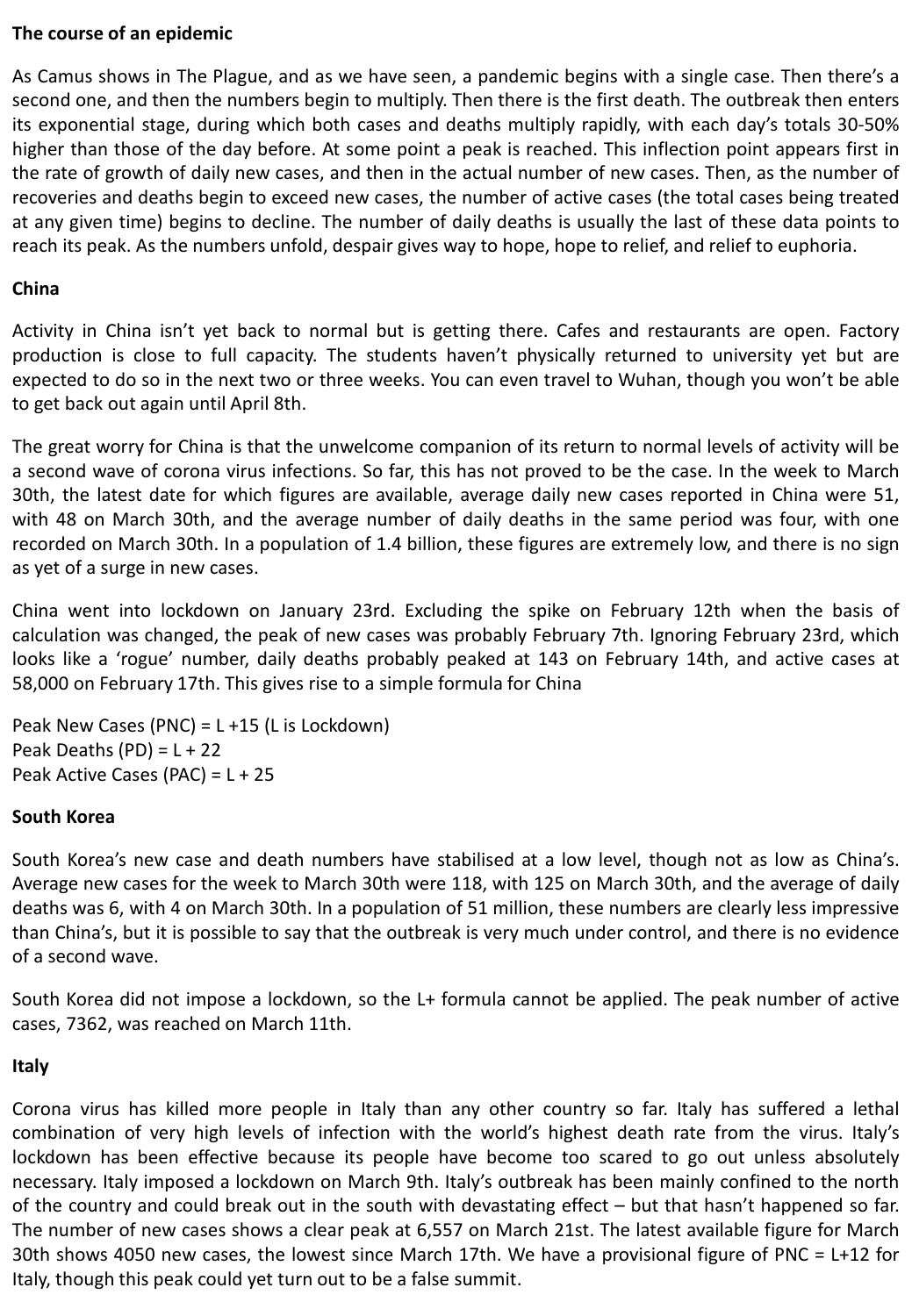#### **Spain**

The Prime Minister of Spain, Pedro Sanchez, is unusual among national politicians. Despite the gravity of the epidemic there – Spain has the highest infection rate in the world (apart from tiny enclaves such as Andorra, San Merino, Liechtenstein and the Vatican City) – Sanchez is remarkably upbeat, saying consistently that he believes that the peak of the crisis is at hand. He may be right, though it is too soon to be sure. The peak number of new cases, a horrifying 14,462, may have been reached on March 27th, and peak deaths, 1,325, possibly on the same day. It is too early for these numbers to be anything other than provisional, but if March 27th turns out to have been the peak, then for Spain PNC = L+13, and PD = L+13. The number of active cases continues to climb, as everywhere else in Europe.

#### **France**

France imposed lockdown on March 17th. New cases hit a high of 4,611 on March 28th, but it is too soon to see a reliable trend in the numbers. Daily deaths together with the numbers of active cases continue to rise steadily.

## **Germany**

Germany hasn't imposed lockdown as such, opting instead for strict social-distancing laws which were imposed on March 22nd and will have a very similar effect to a lockdown. German daily new cases hit a high of 9,402 on March 27th, and deaths hit a peak of 132 on the same day. It is comforting to see lower numbers on the three days following, but too soon to draw any conclusions.

#### **The UK**

At the time of writing, the UK is at L+8, so it is too early to expect any of the data to peak in the next few days, but within a week it will be clear whether the peaks that are beginning to appear in continental European countries are turning into reliable trends or not. If they do, then it would be reasonable to assume that the number of new daily cases in the UK might peak around two weeks after the imposition of lockdown, in other words around the end of the first week in April. The peaks in the other numbers could be expected to follow within a couple of weeks.

These tentative assumptions may seem astonishingly naïve and optimistic. They will be proved right or wrong within the next couple of weeks. By the time the UK's lockdown comes up for its first review, the peak in daily cases across Europe, of which we are seeing the early signs, will either have turned into reliable trends, as Italy's appears to be doing, or not.

It does not seem unreasonable to predict an early decline in new cases. How many daily contacts (within two metres) take place between the 68 million citizens of the UK? The number will vary, from schoolchildren who interact with all their teachers, classmates and other friends, to solitary older people who might only have one or two contacts each day. The lockdown hasn't ended all such contacts, but it has reduced their number by perhaps 95-98%, and imposed regulation on the other 2-5%. Given a gestation period of 5-7 days for the virus, it would be extraordinary if the rate of new corona virus cases didn't decline sharply around a week after the imposition of lockdown. To use the medical term, social distancing will sharply reduce R0, the number of people infected by the average infected person. Once R0 falls below 1, the rate of new cases must decline. Indeed, the lockdown is designed to engineer this outcome, though it is usually spoken of in terms of reducing the pressure on the health service.

The question then arises as to what happens if the number of new cases has peaked by - let's say - the end of the third week in April, and if by then the number of daily deaths and the number of active cases is visibly flattening. Will the Government continue to impose lockdown until the end of June or beyond? The pressure on them to ease restrictions would become intense as it became harder to maintain a sense of crisis.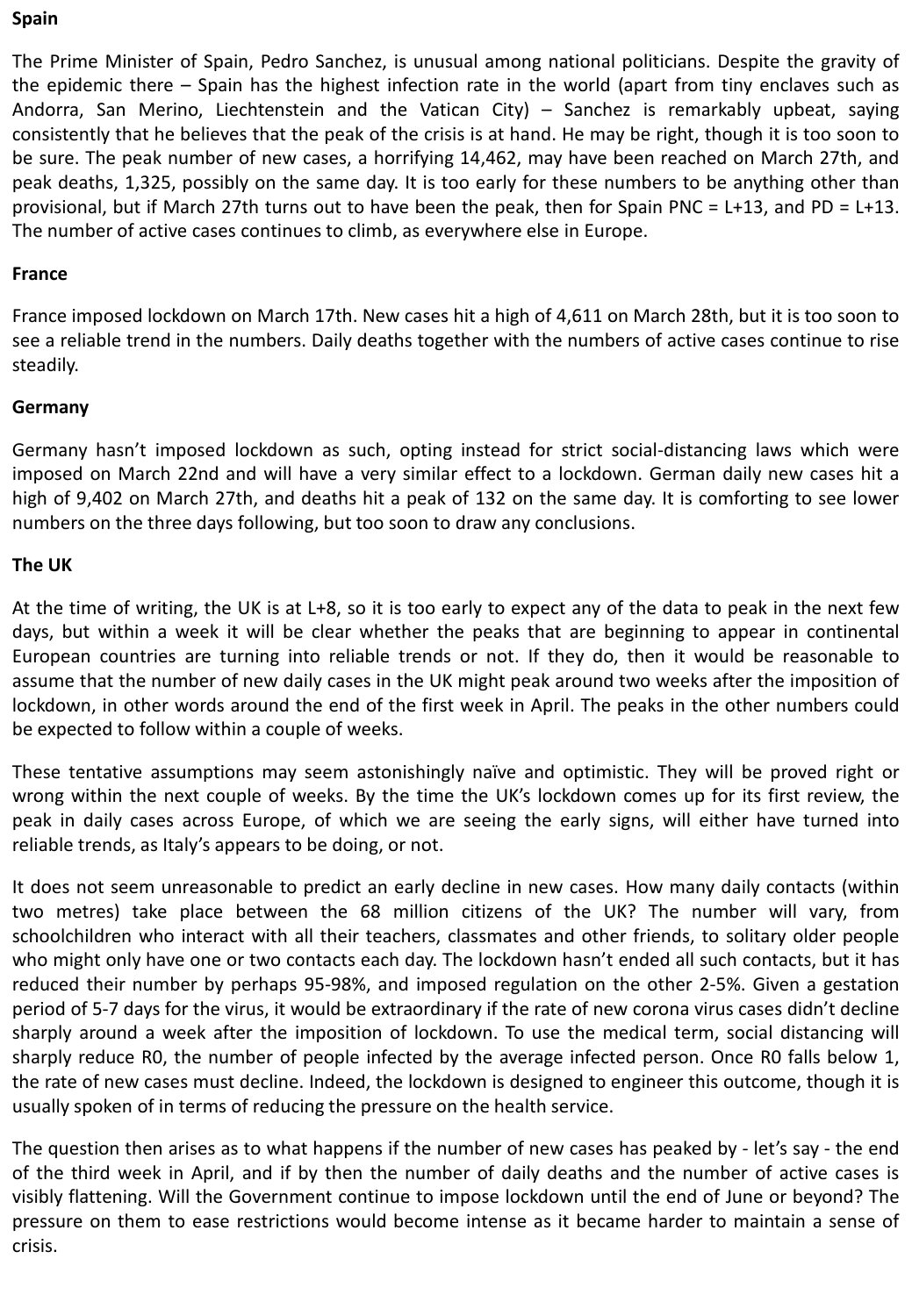The duration of the lockdown really matters. There is something unnatural about the process – a bit like holding someone's head under water while feeding them air through a straw. Each day it is prolonged, despite the best efforts of treasuries and central banks, the more irreparable damage will be caused.

## **The US**

The US has not yet imposed an official lockdown. Like the UK, the US has reached the exponential growth stage of the infection. In common with South Korea and Germany, the US has experienced a low ratio of deaths to infected people. However, the recent growth in new active cases there has been horrific. Comparing the growth of new active cases in different countries from the day when the number of active cases exceeded 1,000 for the first time yields the following statistic. Sixteen days after that point the number of new active cases had increased by the following amounts

| Italy   | 5.7x  |
|---------|-------|
| UK      | 10.6x |
| Spain   | 16.6x |
| Germany | 22.1x |
| US      | 54.7x |

This last number is problematic. The world will not be able to recover from Covid-19 until the US does so.

## **The rest of the world**

It is often the case that the true victims of a disaster do not appear until quite late in the proceedings. It seems now that China, which appeared at first to be the main affected country, has got off lightly with its 3,300 deaths, while Italy has already suffered over 11,000. Numbers for infection in the developing world remain low - for example Venezuela has 135 cases, Palestine 117, Rwanda 70, Kenya 50, Uganda 33, Ethiopia 23, and Tanzania and Congo, 19 each. The world's poorer countries tend to be its hotter ones, and it may be that the virus will not be able to gain ground in those conditions, but if it does, then the outcome, in places where people live in crowded conditions and healthcare systems are under-funded, could be disastrous.

## **Chaos and confusion**

Governments everywhere have shown a laudable commitment to helping their citizens and businesses through the enforced shutdown of their economies in a generous and non-discriminating spirit. However, the new arrangements have been conceived under intense time-pressure and are inevitably simple and broad-brush. Already anomalies have appeared. Anecdotal evidence from all sides suggests that many are 'falling through the cracks'. One example in the UK is the 'marzipan layer' of companies too big to benefit from the small business grants, but too small to be able to issue the investment-grade bonds the Government is prepared to support. Farmers aren't eligible for the small business grants, because the grants are going to be administered through the business rates and farmers are exempt. Banks have received generous funding in order to extend loans to anyone who needs them but are requiring applicants to provide personal guarantees. Governments appear to be aware of these gaps and anomalies, and willing to plug them, but for now chaos and confusion reign.

There will inevitably be a trail of casualties, the more so the longer the shut-down continues.

## **The Financial markets**

The financial markets have developed a standard response to the series of macro-economic shocks that have challenged them in the last decade, including the 'taper tantrum', Euro crisis, oil price shock, trade wars and Brexit. Each crisis creates a 'risk-off' moment, where investors pile into cash, government bonds and bond-like instruments. The Covid-19 outbreak has produced the familiar risk-off reaction, except that this macro-shock is the biggest and most unpredictable of the series to date, so the reaction has been even bigger than usual. Government bond prices have risen, shares have fallen, though shares perceived as bond-like have fallen by less than the rest. The US and Japanese markets have held up well, the UK and